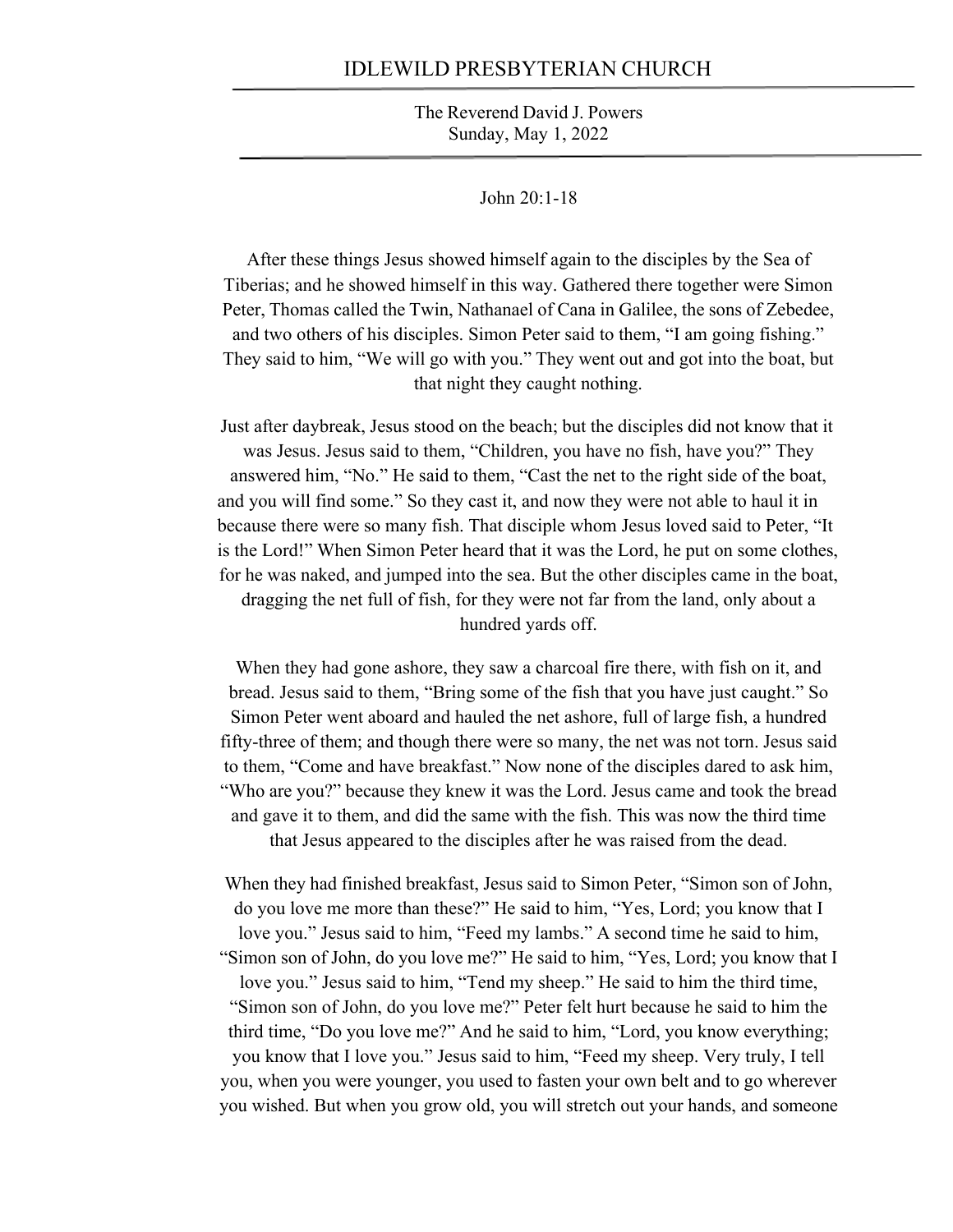The Reverend David J. Powers Sunday, May 1, 2022

else will fasten a belt around you and take you where you do not wish to go." (He said this to indicate the kind of death by which he would glorify God.) After this he said to him, "Follow me."

So, in some ways, beloved, this is a story about weariness. The disciples have experienced all of the ups and downs of holy week together, and they have now seen Jesus twice after he has been raised from the dead. Yet they are worn out tired.

They have you imagine spent a lot of time together trying to figure out what's next. What they are to do. That sort of contemplation, trying to figure out what we are to do next, that can be exhausting. That can be exhausting work to wrestle with, especially when you're doing it in a group. Trying to do group processing can be tiring. Simon Peter says to the other disciples gathered on the shore that day I'm going fishing, and they say we'll come with you. When we are tired and when we are weary, we often default back to the way that we used to be. When we are tired and worn down, doing something brand new can seem even more exhausting to contemplate. So, instead we fall back to the way that things were, and so Peter and the other disciples do that. They hop into boat, and they go out and they spend the night fishing. If we're honest with ourselves, we know the weariness that they have experienced. We have seen the resurrection indeed, but we also know what it means to be bone tired weary. Some of us know what weariness looks like from staying up all night with a colicky newborn. Some of us know what weariness feels like from sleeping on the sofa in a hospital room of a parent. Some of us know weariness from holding vigil by the bedside of a spouse. Some of us knowweariness from another failed attempt at sobriety. Others know weariness from relationships and another one not working out like we expected. Still others know the weariness of yet another round of chemo, and then some know the weariness of yet another change.

The weariness of the disciples is known to us even this day with whatever burden we have carried to this place. It is known to the world as well, and when we are weary, we often fall back to the way things used to be. That's what they've done. They've gone fishing. They were fishermen long before they were followers of Jesus Christ. They have fallen back into their old ways. This story, in some ways, is about weariness, but this story is also about remembering this mysterious figure on the shore who says have you caught anything knowing the answer before he asked.

No. Cast your nets on the other side. There's a catch there and even as he gives that instruction there is remembering. There must be. Just a few months ago, we read the text where the disciples as they are being called have fished all night and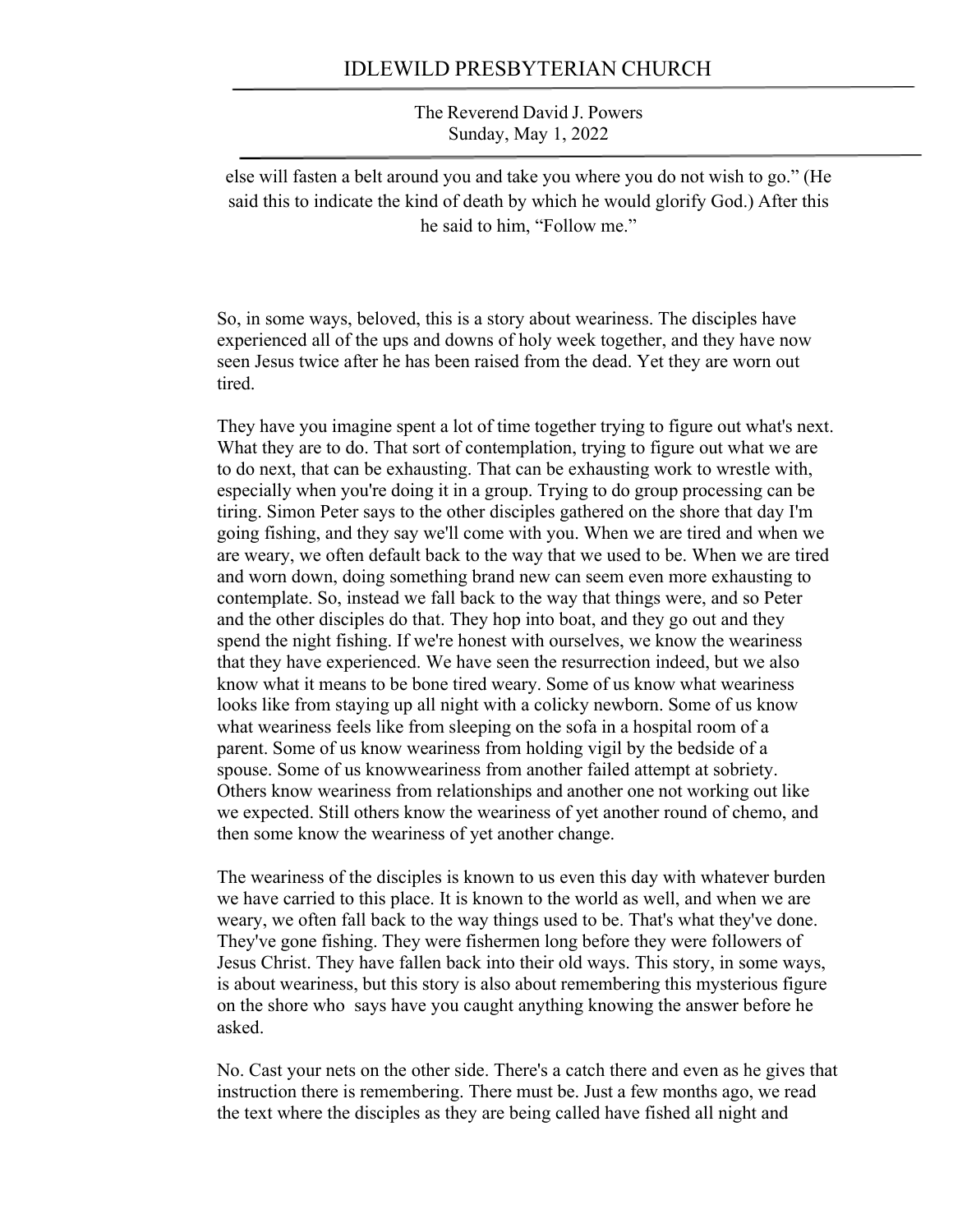The Reverend David J. Powers Sunday, May 1, 2022

they've come up empty. This man that they don't fully know encourages them to go out into the deeper water and cast once again. In that time, they get so many fish in their net they got to call another boat because theirs starts sinking and then there's two nets full of fish and they pull them in the second. This mysterious figure on the beach says to them cast the net on the other side. This story, we understand, is about remembering. Remember when you fished all night and came up empty. Remember who met you that morning in your weariness.

Later when they pull those nets ashore, they find this charcoal fire with just fish and bread being grilled on it there.

They must be thinking, one of them has to say, we've seen this before. Last time we saw there were five loaves and a couple fish, and we had no idea that we could feed 5 000 people with that amount of food. It's as if the figure that they don't fully know in their midst is saying do you remember when you thought you didn't have enough but you had plenty for everyone.

He says to Peter as he gathers around and takes a seat around that fire. It's interesting. Jesus tells him to go and grab some fish from the net the net that he's abandoned.

When he's jumped naked into the sea. We're not going to dive too deep into that part of Peter's night of fishing. We don't get that part, but he's the last one ashore and he's the last one to the fire. When he gets to the fire, we think to ourselves, the story has to be about remembering. The last time we saw Peter around a charcoal fire, he was warming himself as Jesus was moving through the passion. The last time we saw Peter around the charcoal fire he was denying the Savior that he had walked with for three years. The last time we saw Peter he was seeking security as he watched his Savior suffer.

The story is about remembering so that the disciples might be reoriented to the new thing that has already come. Let me say that again. This story is about remembering what was so that we might be reoriented to the new thing that we are.

If this story is about weariness and if it's about remembering, then it's also about seeing with new eyes because that's what happens to the disciples around the fire. Scripture tells us that there is this awkward thing at the table that morning. If you ever had an awkward meal, maybe with your family or friends seated around the table, the elephant in the room that nobody wants to talk about is right there with you. That's what happens on the beach that day. They all knew it was Jesus, but nobody dared ask if it was actually him. That's the air on the seashore that day.

They needed to see with new eyes who he was in their midst. Some would question whether this breakfast of fish and bread constitutes communion. It probably wouldn't be ordained as such by the greater church, but I can't imagine it's anything else.